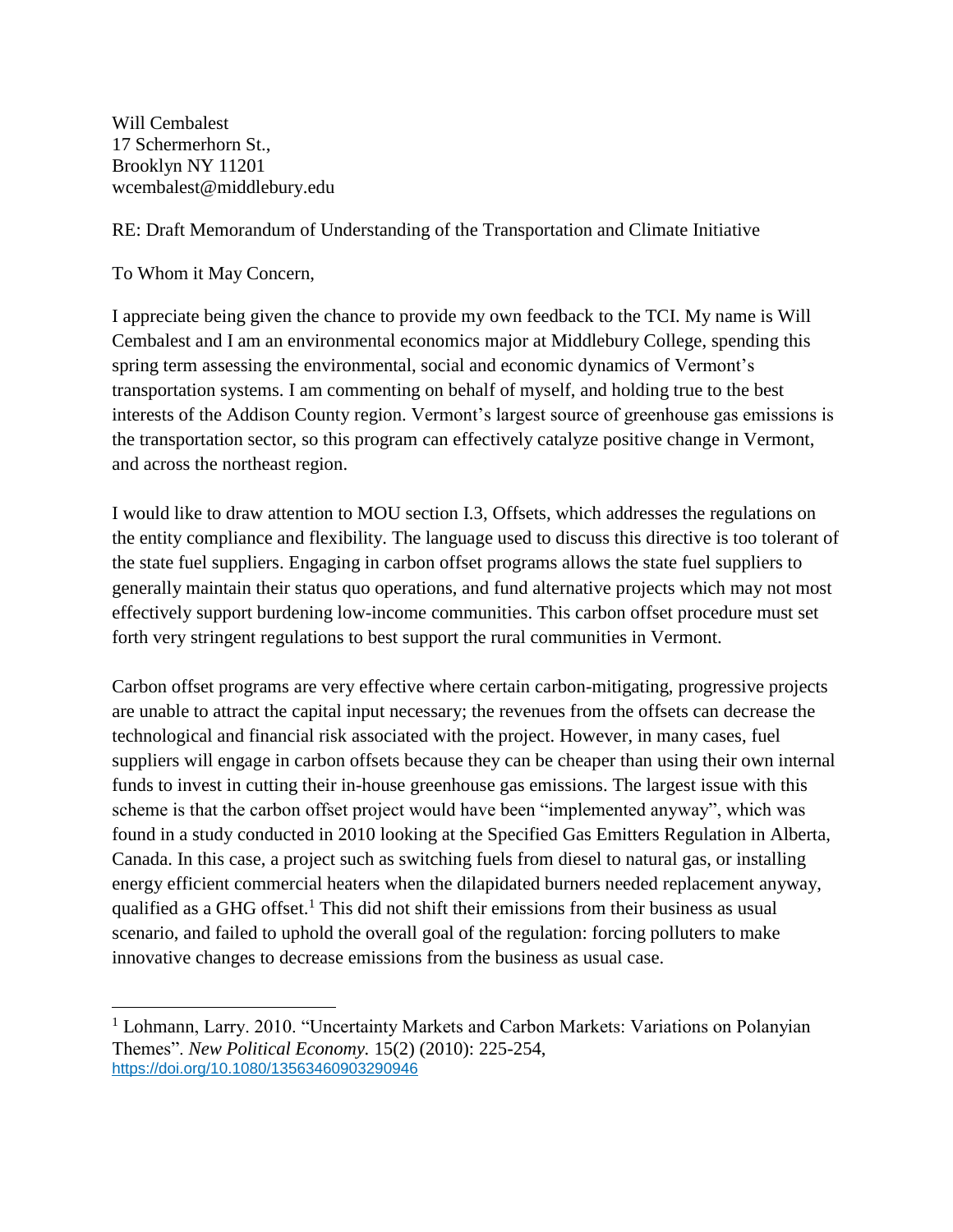If the program proves successful in the short run, it should eliminate the availability to purchase carbon offsets as an alternative, and make it an additional expenditure which state fuel providers can engage in if they wish. Under the RGGI program, which has proven successful by decreasing power plant emissions by 90% relative to the rest of the U.S, Massachusetts, Rhode Island and New Hampshire have all disbanded the ability to purchase offsets, described on the RGGI website.<sup>2</sup> This indicates their intentions to decrease the polluter's agency in dodging internal emissions reduction investments. For the time being, the offset program can exist only if the revenues from the project financially assist the residents within the TCI regions in transitioning towards a green fuel economy. Nowhere in the MOU is it specifically stated what kind of emissions offset projects they wish to engage in, nor the direct intention to positively impact low-income citizens. There must be several criteria for the offset project, recommended by the National Resource Defense Council. First, the offset project should be verified before the implementation of the project, not after a group collects the proceeds. Then, the project must be enforceable, where a third-party ensures its execution. Lastly, the offset must be permanent, guaranteeing that the positive impacts from project persist into the future.<sup>3</sup>

Since it is the citizens of the states who are bearing the consequences of increased gas prices under the TCI and face future burdens of climate change in these regions, the proceeds are needed to support them in the transition towards a greener fuel economy. This would include initiatives like electric vehicle charging stations or subsidies for purchasing electric vehicles. Nowhere is it mentioned that the offset projects will remain within the premises of the states.

If this offset program were to exist, they must truly limit the amount of carbon offsets the state fuel supplier is able to purchase over the lifespan of the program, and additionally, the proceeds must be allocated towards specifically assisting in electrifying the fuel economy.

Thank you for your consideration.

Sincerely, Will Cembalest

 $\overline{a}$ 

<sup>2</sup>RGGI. "Allowance Tracking" RGGI, 2020, accessed February 26 2020, <https://www.rggi.org/allowance-tracking/offsets>

<sup>&</sup>lt;sup>3</sup> Palmer, Brian. "Should You Buy Carbon Offsets?", National Resource Defense Council, accessed February 26 2020,<https://www.nrdc.org/stories/should-you-buy-carbon-offsets>